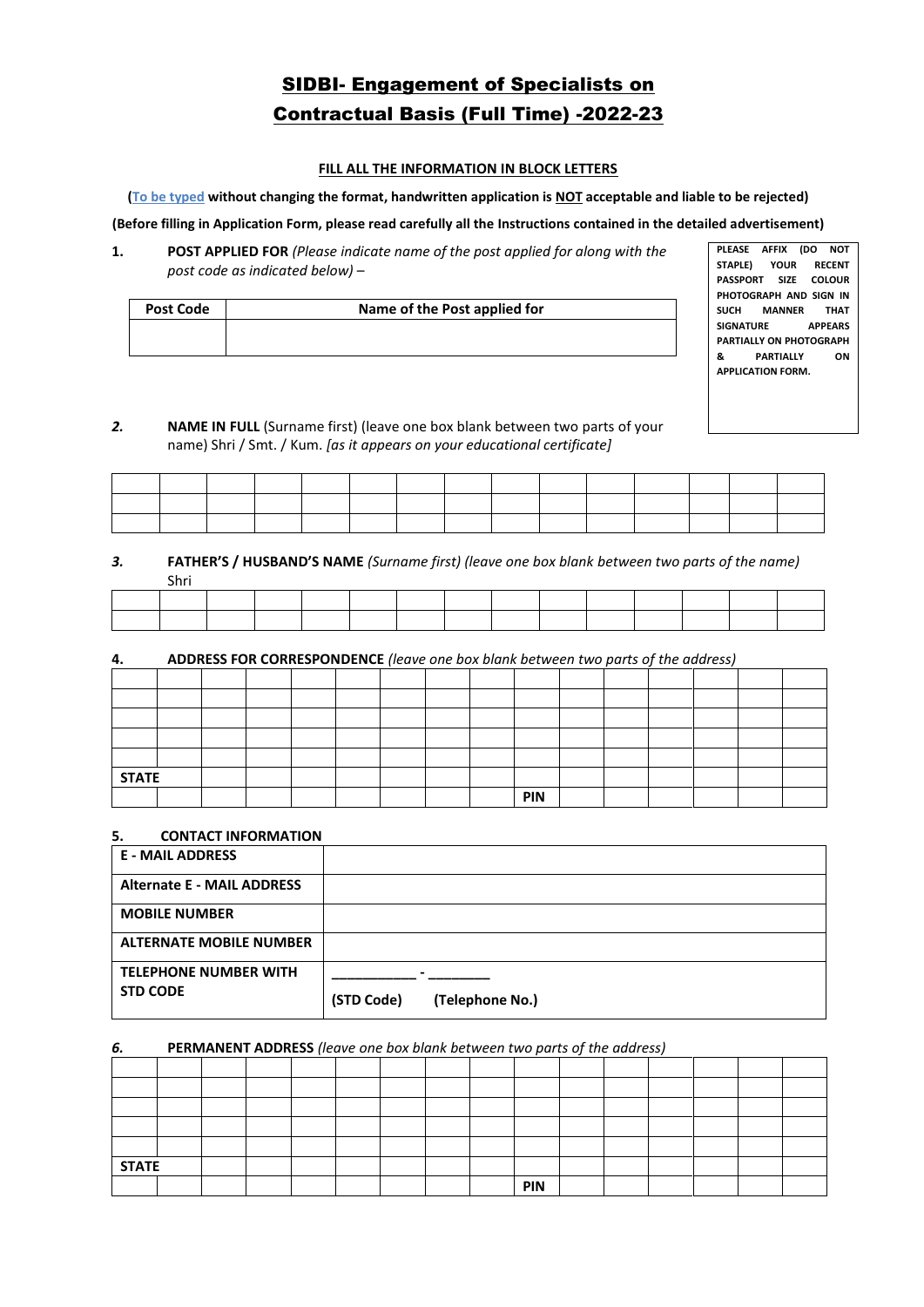# **7. DATE OF BIRTH**

|                 |                   |                            | <b>MM</b>   |                                           |                                 | <b>YYYY</b>  |               |                |  |
|-----------------|-------------------|----------------------------|-------------|-------------------------------------------|---------------------------------|--------------|---------------|----------------|--|
| 8.              |                   | AGE (as on April 30, 2022) |             |                                           |                                 |              |               |                |  |
| <b>YEARS</b>    |                   |                            |             | <b>MONTH(S)</b>                           |                                 |              | DAY(S)        |                |  |
| 9.              | <b>BIRTHPLACE</b> |                            |             |                                           |                                 |              |               |                |  |
| <b>STATE</b>    |                   |                            |             |                                           |                                 |              |               |                |  |
| <b>DISTRICT</b> |                   |                            |             |                                           |                                 |              |               |                |  |
| <b>PLACE</b>    |                   |                            |             |                                           |                                 |              |               |                |  |
| 10.             |                   |                            |             | INDICATE BY TICK MARK IN APPROPRIATE BOX. |                                 |              |               |                |  |
|                 | <b>GENDER</b>     |                            | <b>MALE</b> | <b>FEMALE</b>                             | <b>MARITAL</b><br><b>STATUS</b> |              | <b>SINGLE</b> | <b>MARRIED</b> |  |
|                 |                   | RELIGION                   |             |                                           |                                 |              |               |                |  |
|                 |                   |                            |             | Category (please tick appropriate column) |                                 |              |               |                |  |
| 11.<br>12.      |                   |                            | <b>SC</b>   | <b>ST</b>                                 | <b>OBC</b>                      | General (UR) |               | PwD            |  |

**13. Languages known** *(please tick appropriate column)*

| Name of Language | Read | Write   Speak |
|------------------|------|---------------|
|                  |      |               |
|                  |      |               |
|                  |      |               |
|                  |      |               |

# **13. EDUCATIONAL QUALIFICATIONS** *(as on* **April 30, 2022***, Graduation onwards) [Add rows if needed]*

| <b>Examination</b><br>passed | Name of<br>University /<br>Institution | Subject details | Month &<br>Year<br>of passing | <b>Percentage Marks</b><br>obtained | Class /<br><b>Division</b> |
|------------------------------|----------------------------------------|-----------------|-------------------------------|-------------------------------------|----------------------------|
|                              |                                        |                 |                               |                                     |                            |
|                              |                                        |                 |                               |                                     |                            |
|                              |                                        |                 |                               |                                     |                            |
|                              |                                        |                 |                               |                                     |                            |

**Note: -** *Attested photocopies of certificates / mark sheets / degree / diploma etc. in respect of educational qualifications must be attached with the application form.*